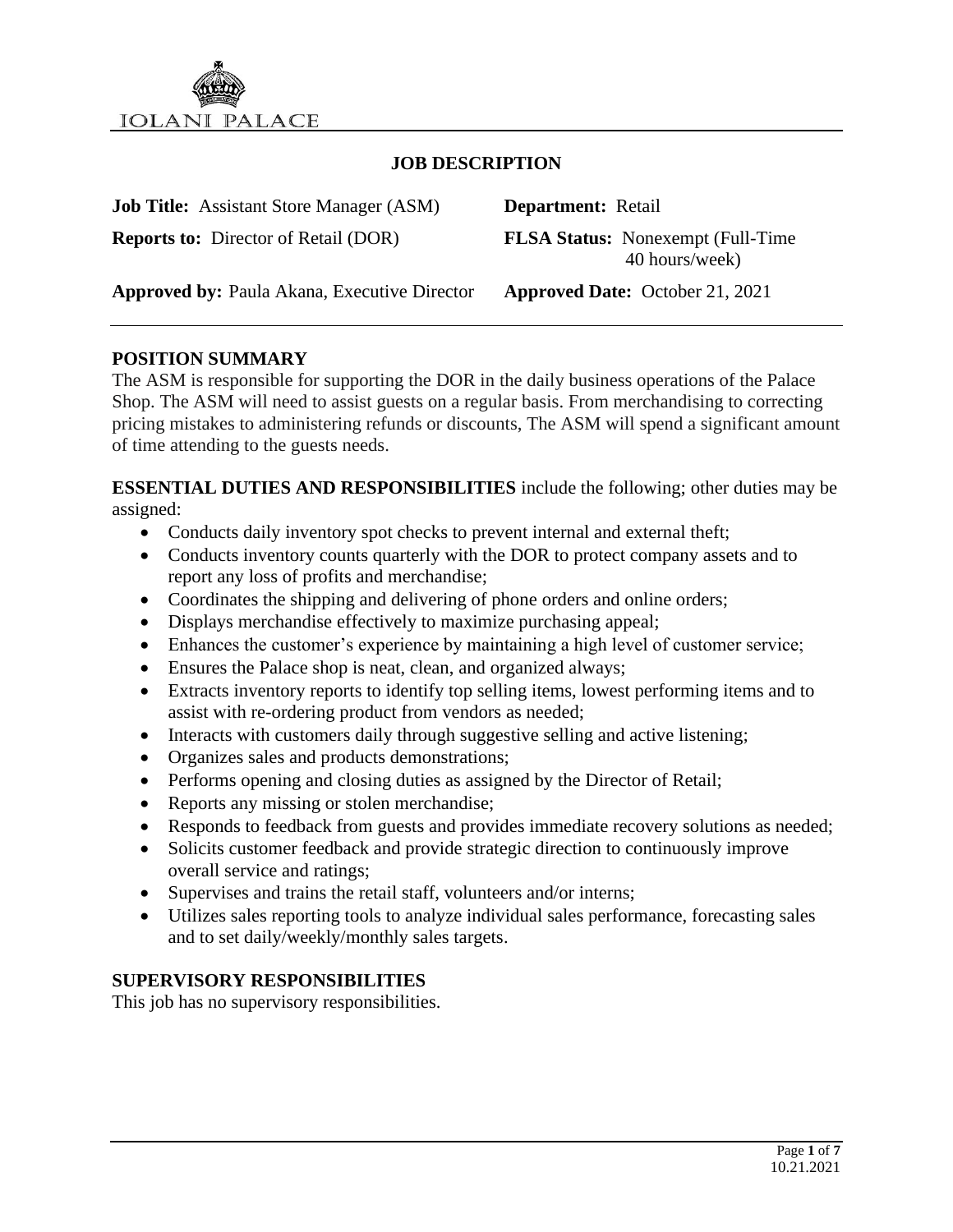| <b>COMPETENCIES</b><br><b>Analytical</b> | Synthesizes complex or diverse information. Collects and<br>researches data. Uses intuition and experience to complement data.<br>Designs work flows and procedures.                                                                                                                                                                              |
|------------------------------------------|---------------------------------------------------------------------------------------------------------------------------------------------------------------------------------------------------------------------------------------------------------------------------------------------------------------------------------------------------|
| <b>Design</b>                            | Generates creative solutions. Translates concepts and information<br>into images. Uses feedback to modify designs. Applies design<br>principles. Demonstrates attention to detail.                                                                                                                                                                |
| <b>Problem Solving</b>                   | Identifies and resolves problems in a timely manner. Gathers and<br>analyzes information skillfully. Develops alternative solutions.<br>Works well in group problem solving situations. Uses reason even<br>when dealing with emotional topics.                                                                                                   |
| <b>Technical Skills</b>                  | Assesses own strengths and weaknesses. Pursues training and<br>development opportunities. Strives to continuously build<br>knowledge and skills. Shares expertise with others.                                                                                                                                                                    |
| <b>Customer Service</b>                  | Manages difficult or emotional customer situations. Responds<br>promptly to customer needs. Solicits customer feedback to<br>improve service. Responds to requests for service and assistance.<br>Meets commitments.                                                                                                                              |
| <b>Interpersonal Skills</b>              | Focuses on solving conflict, not blaming. Maintains<br>confidentiality. Listens to others without interrupting. Keeps<br>emotions under control. Remains open to others' ideas and tries<br>new things.                                                                                                                                           |
| <b>Oral Communication</b>                | Speaks clearly and persuasively in positive or negative situations.<br>Listens and gets clarification. Responds well to questions.<br>Demonstrates group presentation skills. Participates in meetings.                                                                                                                                           |
| <b>Written Communication</b>             | Writes clearly and informatively. Edits work for spelling and<br>grammar. Varies writing style to meet needs. Presents numerical<br>data effectively. Able to read and interpret written information.                                                                                                                                             |
| <b>Teamwork</b>                          | Balances team and individual responsibilities. Exhibits objectivity<br>and openness to others' views; gives and welcomes feedback.<br>Contributes to building a positive team spirit. Puts success of team<br>above own interests. Able to build morale and group commitments<br>to goals and objectives. Supports everyone's efforts to succeed. |
| <b>Visionary Leadership</b>              | Displays passion and optimism; inspires respect and trust. Instills<br>motivation and provides proper tools to fulfill the vision. Provides<br>vision and inspiration to peers and subordinates.                                                                                                                                                  |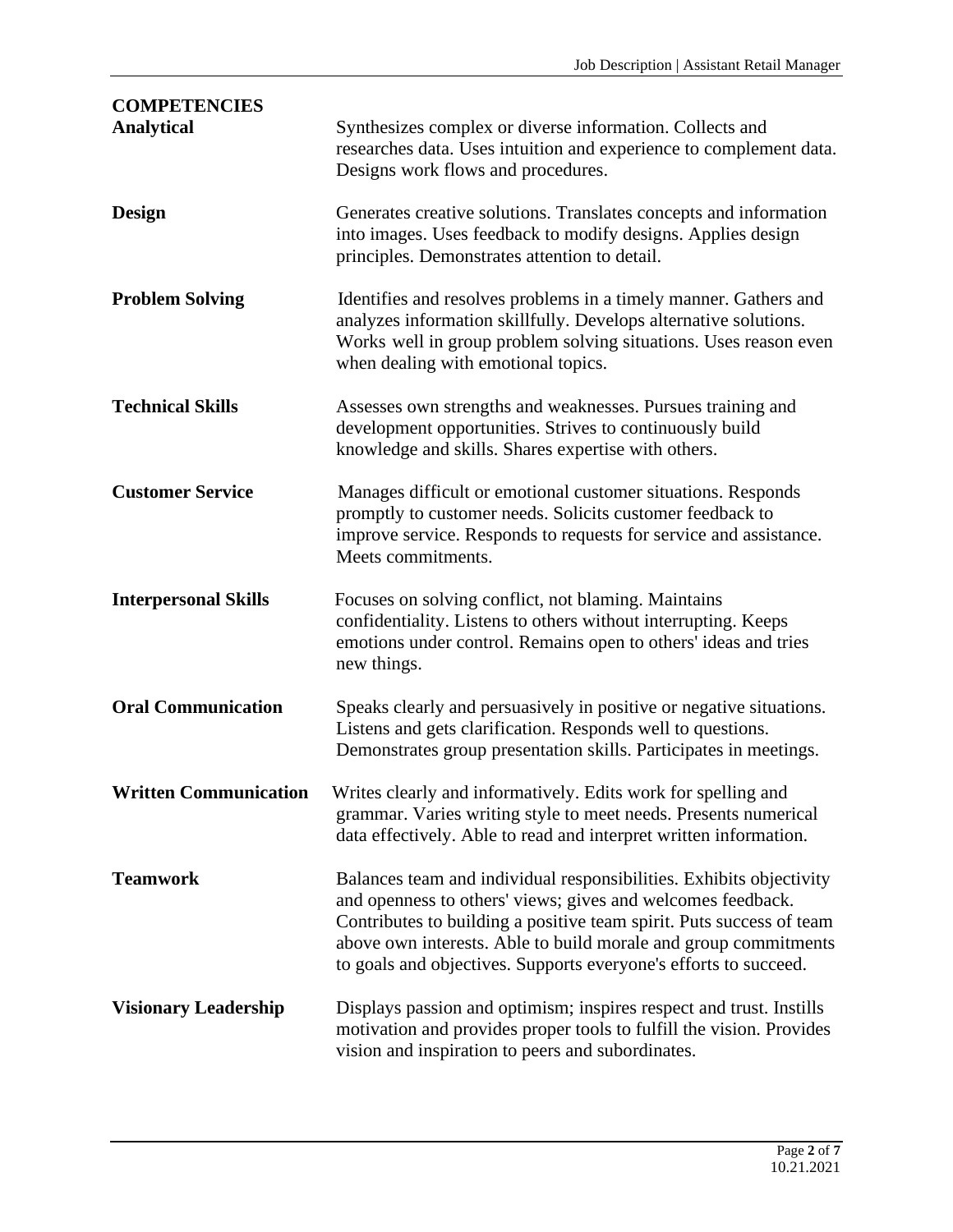| <b>Change Management</b>      | Develops workable implementation plans. Communicates changes<br>Effectively. Builds commitment and overcomes resistance.<br>Prepares and supports those affected by change. Monitors<br>transition and evaluates results.                       |
|-------------------------------|-------------------------------------------------------------------------------------------------------------------------------------------------------------------------------------------------------------------------------------------------|
| Leadership                    | Exhibits confidence in self and others; inspires and motivates<br>others to perform well. Effectively influences actions and opinions<br>of others. Accepts feedback from others. Gives appropriate<br>recognition to others.                   |
| <b>Quality Management</b>     | Looks for ways to improve and promote quality. Demonstrates<br>accuracy and thoroughness.                                                                                                                                                       |
| <b>Business Acumen</b>        | Understands business implications of decisions. Displays<br>orientation to Profitability. Demonstrates knowledge of market and<br>competition. Aligns work with strategic goals.                                                                |
| <b>Cost Consciousness</b>     | Works within approved budget; develops and implements cost<br>saving Measures. Contributes to profits and revenue. Conserves<br>organizational resources.                                                                                       |
| <b>Diversity</b>              | Demonstrates knowledge of EEO policy. Shows respect and<br>sensitivity for cultural differences. Educates others on the value of<br>diversity. Promotes a harassment-free environment. Builds a<br>diverse workforce.                           |
| <b>Ethics</b>                 | Treats people with respect. Keeps commitments. Inspires the trust<br>of others. Works with integrity and ethically. Upholds<br>organizational values.                                                                                           |
| <b>Organizational Support</b> | Follows policies and procedures. Completes administrative tasks<br>correctly and on time. Supports organization's goals and values.<br>Benefits organization through outside activities. Supports<br>affirmative action and respects diversity. |
| <b>Strategic Thinking</b>     | Develops strategies to achieve organizational goals. Understands<br>organization's strengths & weaknesses. Analyzes market and<br>competition. Identifies external threats and opportunities. Adapts<br>strategy to changing conditions.        |
| <b>Judgment</b>               | Displays willingness to make decisions. Exhibits sound and<br>accurate judgment. Supports and explains reasoning for decisions.<br>Includes appropriate people in decision-making process. Makes<br>timely decisions.                           |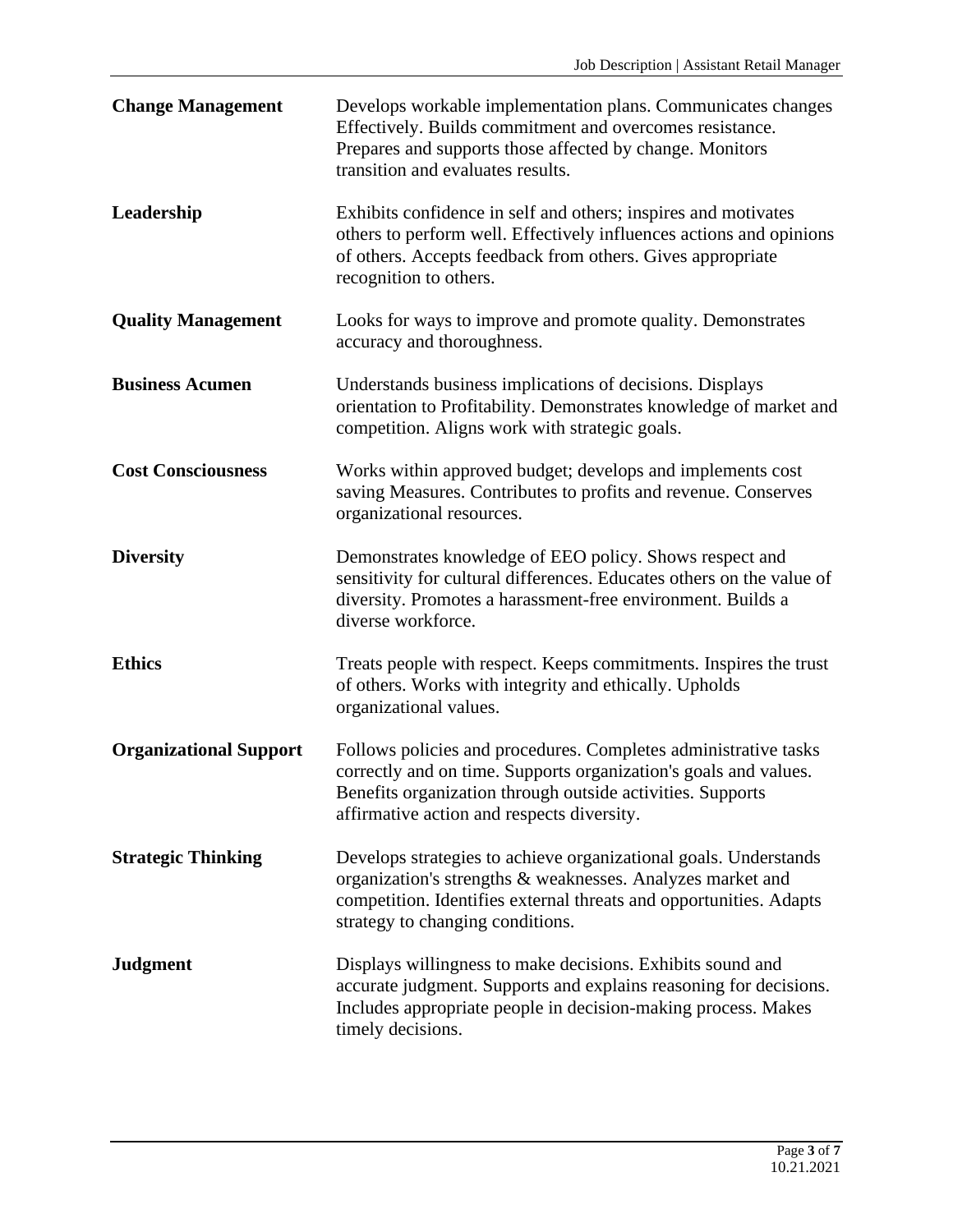| <b>Motivation</b>             | Sets and achieves challenging goals. Demonstrates persistence and<br>overcomes obstacles. Measures self against standard of excellence.<br>Takes calculated risks to accomplish goals.                                                                                |
|-------------------------------|-----------------------------------------------------------------------------------------------------------------------------------------------------------------------------------------------------------------------------------------------------------------------|
| <b>Planning/Organizing</b>    | Prioritizes and plans work activities. Uses time efficiently. Plans<br>for additional resources. Sets goals and objectives. Organizes or<br>schedules other people and their tasks. Develops realistic action<br>plans.                                               |
| <b>Professionalism</b>        | Approaches others in a tactful manner. Reacts well under pressure.<br>Treats others with respect and consideration regardless of their<br>status or position. Accepts responsibility for own actions. Follows<br>through on commitments.                              |
| Quality                       | Demonstrates accuracy and thoroughness. Looks for ways to<br>improve and promote quality. Applies feedback to improve<br>performance. Monitors own work to ensure quality.                                                                                            |
| Quantity                      | Meets productivity standards. Completes work in timely manner.<br>Strives to increase productivity. Works quickly.                                                                                                                                                    |
| <b>Safety and Security</b>    | Observes safety and security procedures. Determines appropriate<br>action beyond guidelines. Reports potentially unsafe conditions.<br>Uses equipment and materials properly.                                                                                         |
| <b>Adaptability</b>           | Adapts to changes in the work environment. Manages competing<br>Demands. Changes approach or method to best fit the situation.<br>Able to deal with frequent change, delays, or unexpected events.                                                                    |
| <b>Attendance/Punctuality</b> | Is consistently at work and on time. Ensures work responsibilities<br>are covered when absent. Arrives at meetings and appointments on<br>time.                                                                                                                       |
| <b>Dependability</b>          | Follows instructions, responds to management direction. Takes<br>responsibility for own actions. Keeps commitments. Commits to<br>long hours of work when necessary to reach goals. Completes<br>tasks on time or notifies appropriate person with an alternate plan. |
| <b>Initiative</b>             | Volunteers readily. Undertakes self-development activities. Seeks<br>increased responsibilities. Takes independent actions and<br>calculated risks. Looks for and takes advantage of opportunities.<br>Asks for and offers help when needed.                          |
| <b>Innovation</b>             | Displays original thinking and creativity. Meets challenges with<br>Resourcefulness. Generates suggestions for improving work.<br>Develops innovative approaches and ideas. Presents ideas and<br>information in a manner that gets others' attention.                |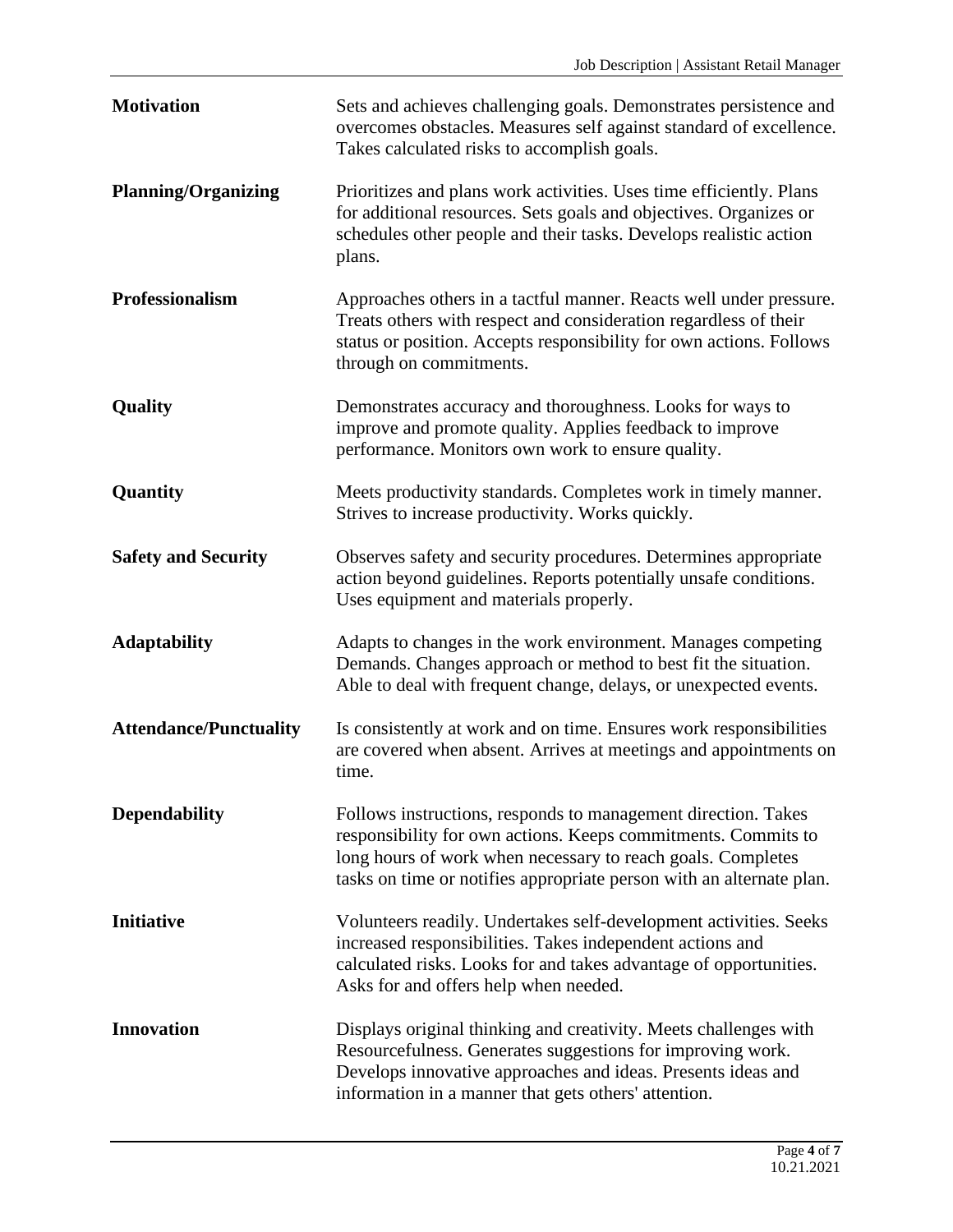**QUALIFICATIONS. To perform this job successfully, an individual must be able to perform each essential duty satisfactorily. The requirements listed below are representative of the knowledge, skill, and/or ability required. Reasonable accommodations may be made to enable individuals with disabilities to perform the essential functions.**

| High school diploma or general education degree (GED); or three<br>(3) to three months related experience and/or training; or<br>equivalent combination of education and experience.                                                                                                          |
|-----------------------------------------------------------------------------------------------------------------------------------------------------------------------------------------------------------------------------------------------------------------------------------------------|
| Ability to read and comprehend simple instructions, short<br>correspondence, and memos. Ability to write simple<br>correspondence. Ability to effectively present information in one-<br>on-one and small group situations to customers, clients, and other<br>employees of the organization. |
| Ability to work with mathematical concepts such as probability<br>and statistical inference, and fundamentals of plane and solid<br>geometry and trigonometry. Ability to apply concepts such as<br>fractions, percentages, ratios, and proportions to practical<br>situations.               |
| Ability to solve practical problems and deal with a variety of<br>concrete variables in situations where only limited standardization<br>exists. Ability to interpret a variety of instructions furnished in<br>written, oral, diagram, or schedule form.                                     |
| Proficient working knowledge of Microsoft Office including but not<br>limited to Outlook, Word, Excel, Power Point, and Access.<br>Proficient working knowledge of navigating through Google<br>Chrome.                                                                                       |
| None at this time.                                                                                                                                                                                                                                                                            |
| Ability to speak, read, and write equivalent to 100 university level<br>any foreign language) language.                                                                                                                                                                                       |
| Ability to use internal phone systems.                                                                                                                                                                                                                                                        |
| Ability to use either multipurpose or individual<br>facsimile/photocopier/printer/scanner machine(s).                                                                                                                                                                                         |
| Has comprehensive knowledge of Hawaiian history and culture                                                                                                                                                                                                                                   |
| None at this time.                                                                                                                                                                                                                                                                            |
|                                                                                                                                                                                                                                                                                               |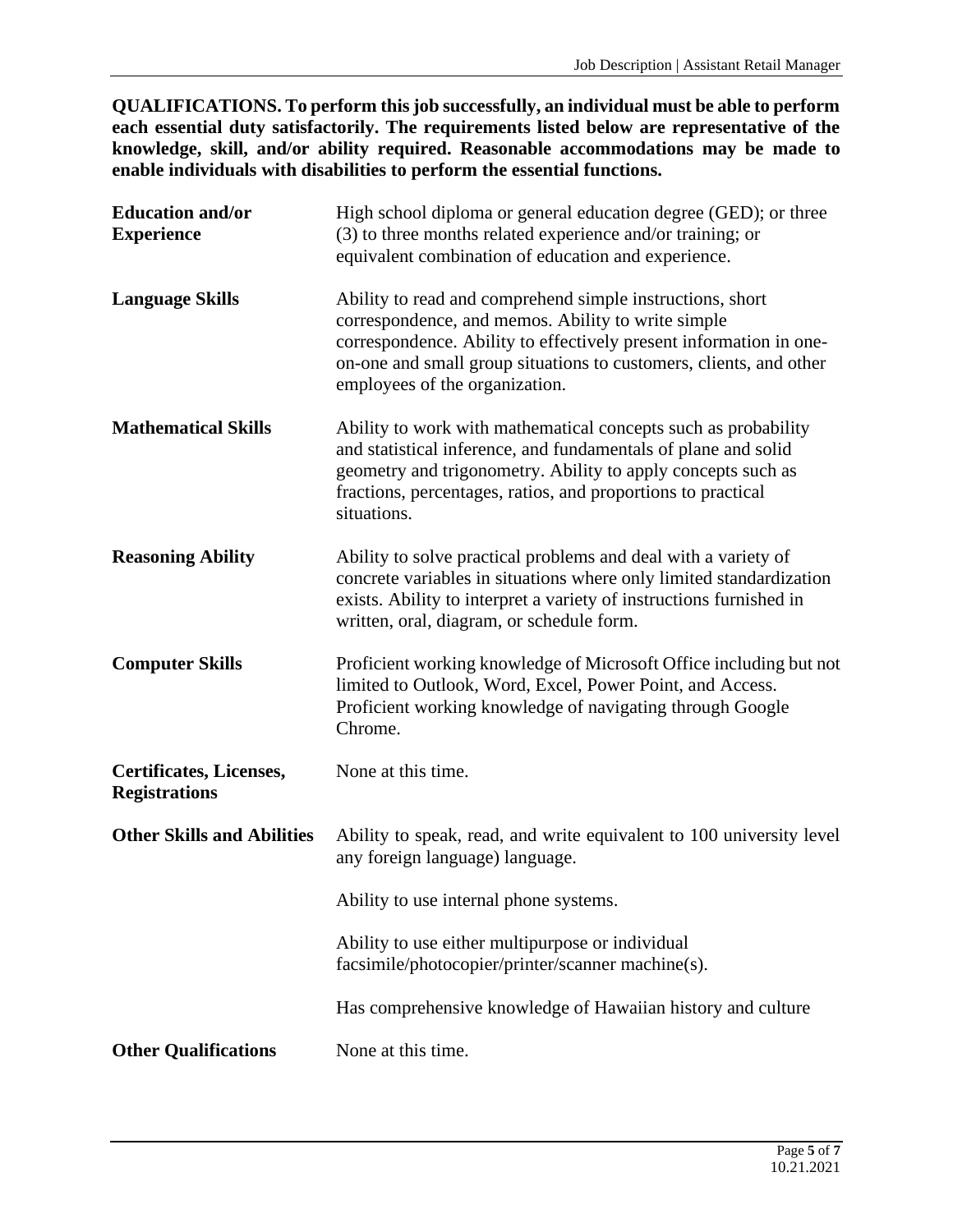| <b>Physical Demands</b> | The physical demands described here are representative of those that<br>must be met by an employee to successfully perform the essential<br>functions of this job. Reasonable accommodations may be made to<br>enable the individual with disabilities to perform the essential<br>functions.<br>Stand: Regularly $(>2/3$ of the time)<br>Walk: Regularly $(>2/3$ of the time)<br>$\bullet$<br>Sit: Regularly $(>2/3$ of the time)<br>Use of hands to finger, handle, feel: Regularly $(>2/3$ of the<br>time)<br>Reach with hands and arms: Regularly $(>2/3$ of the time)<br>$\bullet$<br>Climb or balance: Regularly $(>2/3)$ of the time)<br>$\bullet$<br>Stoop, kneel, crouch, or crawl: Occasionally $\left(\frac{1}{3} \text{ of the time}\right)$<br>Talk or hear: Regularly $(>2/3)$ of the time)<br>Taste or smell: Occasionally $\left(\frac{1}{3} \text{ of the time}\right)$ |
|-------------------------|------------------------------------------------------------------------------------------------------------------------------------------------------------------------------------------------------------------------------------------------------------------------------------------------------------------------------------------------------------------------------------------------------------------------------------------------------------------------------------------------------------------------------------------------------------------------------------------------------------------------------------------------------------------------------------------------------------------------------------------------------------------------------------------------------------------------------------------------------------------------------------------|
|                         | Lift and/or move up to 30 pounds: Occasionally $\left(\frac{1}{3} \text{ of the}\right)$<br>time)<br>Vision: Ability to adjust focus (ability to adjust the eye to bring<br>$\bullet$<br>an object into sharp focus); Close vision (clear vision at least<br>20 inches of less); Color vision (ability to identify and<br>distinguish colors); Depth perception (three-dimensional<br>vision, ability to judge distances and spatial relationships);<br>Distance vision (clear vision at least 20 feet or less); Peripheral<br>vision (ability to observe an area that can be seen up and down<br>or to the left and right while eyes are fixed on a given point)                                                                                                                                                                                                                        |
| <b>Work Environment</b> | The work environment characteristics described here are<br>representative of those an employee encounters while performing<br>the essential functions of this job. Reasonable accommodations<br>may be made to enable individuals with disabilities to perform the<br>essential functions.<br>Exposed to wet and/or humid conditions: Occasionally $\left(\frac{1}{3} \text{ of }\right)$<br>the time)<br>Moving mechanical parts: Frequently $(1/3 – 2/3)$ of the time)<br>High, precarious places: Occasionally $\left(\frac{1}{3} \text{ of the time}\right)$<br>Fumes or airborne: Occasionally $\left\langle \langle 1/3 \rangle \right\rangle$ of the time)<br>Toxic or caustic chemicals: Occasionally $\left(\frac{1}{3} \text{ of the time}\right)$<br>Outside weather conditions: Occasionally $\left(\frac{1}{3} \text{ of the time}\right)$                                  |
|                         | Extreme cold: Occasionally $\left(\frac{1}{3} \text{ of the time}\right)$<br>$\bullet$<br>Extreme heat: Occasionally $\left\langle \langle 1/3 \rangle \right\rangle$ of the time)<br>Risk of electrical shock: Occasionally $\left(\frac{1}{3} \text{ of the time}\right)$<br>$\bullet$<br><b>Explosives: None</b><br>Risk of radiation and vibration: None                                                                                                                                                                                                                                                                                                                                                                                                                                                                                                                             |